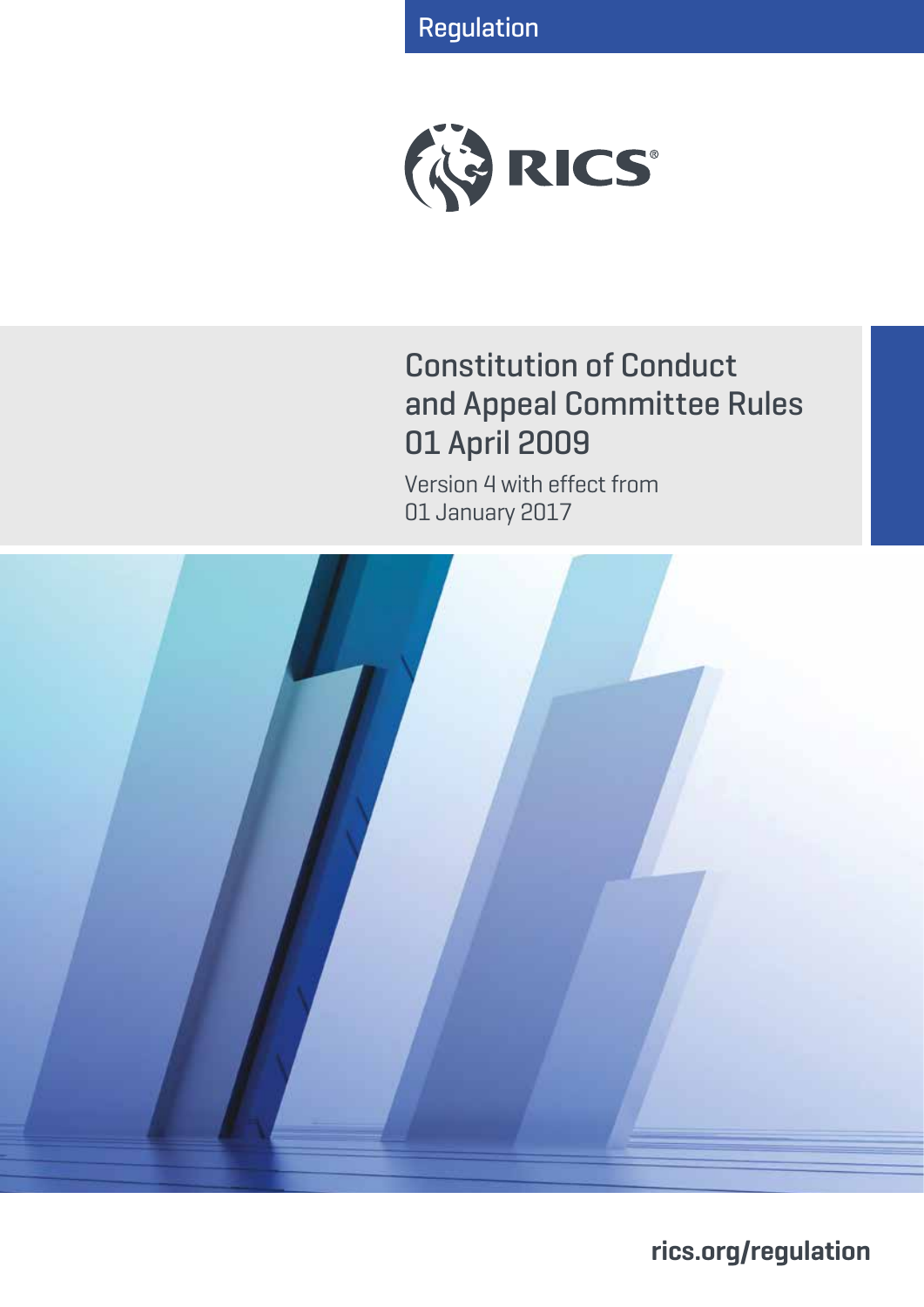# Constitution of Conduct and Appeal Committee Rules

These Rules are made by the Regulatory Board under powers delegated to it by the Governing Council under Bye-Law 7.2.1 and Regulation 7.2.4(b). The Rules set out the constitution, roles and responsibilities of the committee, steering committee, panels and individuals responsible for making disciplinary and registration decisions.

In these Rules 'Disciplinary Panel' is the name given to the Conduct Panel as defined in Bye-Law 1.

## **Regulatory Board**

**1.** The Regulatory Board shall ensure that the Conduct and Appeal Committee and the Conduct and Appeal Steering Committee are appointed and maintained in accordance with these Rules.

## **Conduct and Appeal Committee**

- **2.** All appointments to the Conduct and Appeal Committee shall be made in accordance with an independent appointment process and on terms and conditions approved by the Regulatory Board.
- **3.** The period of office for Committee members shall be three years or the remainder of such period, if filling a casual vacancy.
- **4.** Upon completion of their period of office, members of the Conduct and Appeal Committee, including the Chair, may be reappointed for a further consecutive period of up to three years. The decision to reappoint a member of the Committee will be the responsibility of the Chair, according to a process approved by the Regulatory Board. Decisions relating to the reappointment of the Chair will be made in accordance with an independent appointment process.
- **5.** No member of Governing Council or of the Regulatory Board may be appointed to any of the Committees for the purposes of these Rules.
- **6.** No Committee member may sit in adjudication on a hearing of any case if he has:
	- **a.** previously been appointed as a Fixed Penalty Reviewer on that case; or
	- **b.** sat as a member of any other Committee or Panel in relation to that case; or
	- **c.** has adjudicated on the case elsewhere in any other capacity.
- **7.** All appointments to panels or appointments of a Fixed Penalty Reviewer to determine individual cases will be made by RICS staff, from the lists maintained at Rule 9, following selection criteria set by the Regulatory Board.

## **Conduct and Appeal Steering Committee**

- **8.** The Conduct and Appeal Steering Committee shall consist of five members of the Conduct and Appeal Committee who shall comprise:
	- **a.** the Chair who shall be a non-member of RICS
	- **b.** two Vice Chairs: and
	- **c.** two members of the Committee.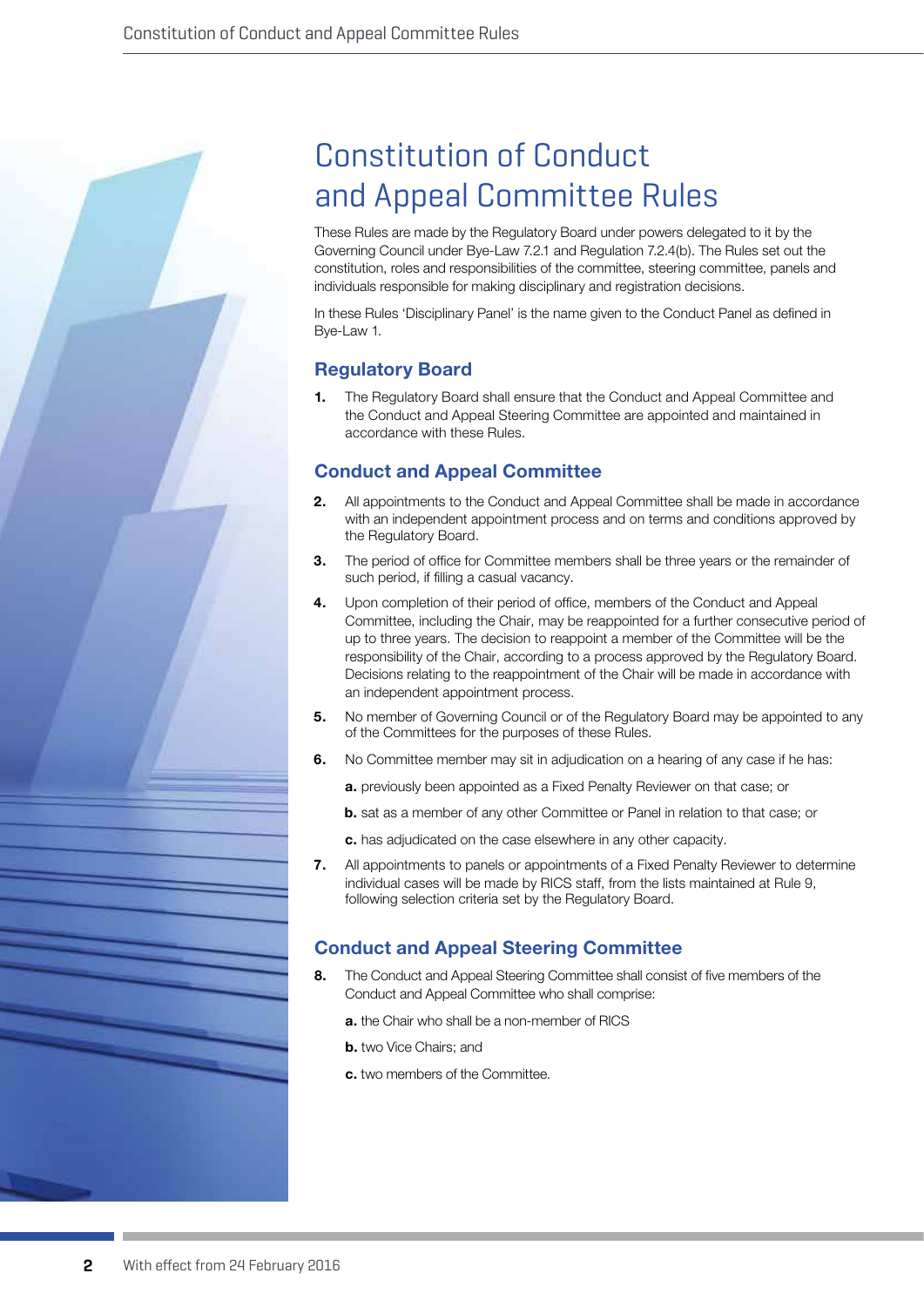## **Role of Conduct and Appeal Steering Committee**

- **9.** The Conduct and Appeal Steering Committee shall be responsible for securing the appointment to, and the maintenance of:
	- **a.** lists of panel members from the Conduct and Appeal Committee eligible to sit on the Disciplinary Panel, Appeal Panel and Registration Panel; and
	- **b.** a list of Fixed Penalty Reviewers from the Conduct and Appeal Committee.
- **10.** The Conduct and Appeal Steering Committee shall develop and oversee the delivery of programmes of education and training for the Conduct and Appeal Committee.
- **11.** The Conduct and Appeal Steering Committee shall remove from the lists kept for the purposes of Rule 9.a and 9.b the name of any person:
	- **a.** whose term of appointment has concluded unless his appointment to the relevant list is renewed; or
	- **b.** who resigns from the relevant list by giving notice; or
	- **c.** who, in the opinion of the Conduct and Appeal Steering Committee, has ceased to be an appropriate person to be appointed to the relevant list.
- **12.** The Conduct and Appeal Steering Committee shall, subject to Rule 13 below, appoint and keep a list of panellists eligible to act as chair of the Disciplinary Panel, Appeal Panel and Registration Panel from the list kept for the purposes of Rule 9.a.
- **13.** No person shall be appointed as a chair of a Disciplinary Panel, Appeal Panel or Registration Panel unless they have demonstrated they possess the necessary competencies to fulfil the post.
- **14.** The Conduct and Appeal Steering Committee shall remove from the list of chairs kept for the purposes of Rule 12 the name of any person:
	- **a.** removed from the list by virtue of Rule 11; or
	- **b.** who, in the opinion of the Conduct and Appeal Steering Committee, has ceased to be an appropriate person to act as chair.
- **15.** Members of the Conduct and Appeal Steering Committee shall be eligible to sit as members of the Disciplinary Panel, Appeal Panel, Registration Panel or as a Fixed Penalty Reviewer and be appointed to the list of chairs kept for the purposes of Rule 12.
- **16.** The Conduct and Appeal Steering Committee shall oversee the appeals process against regulatory and disciplinary decisions for the purposes of Bye-Law 5.5.1.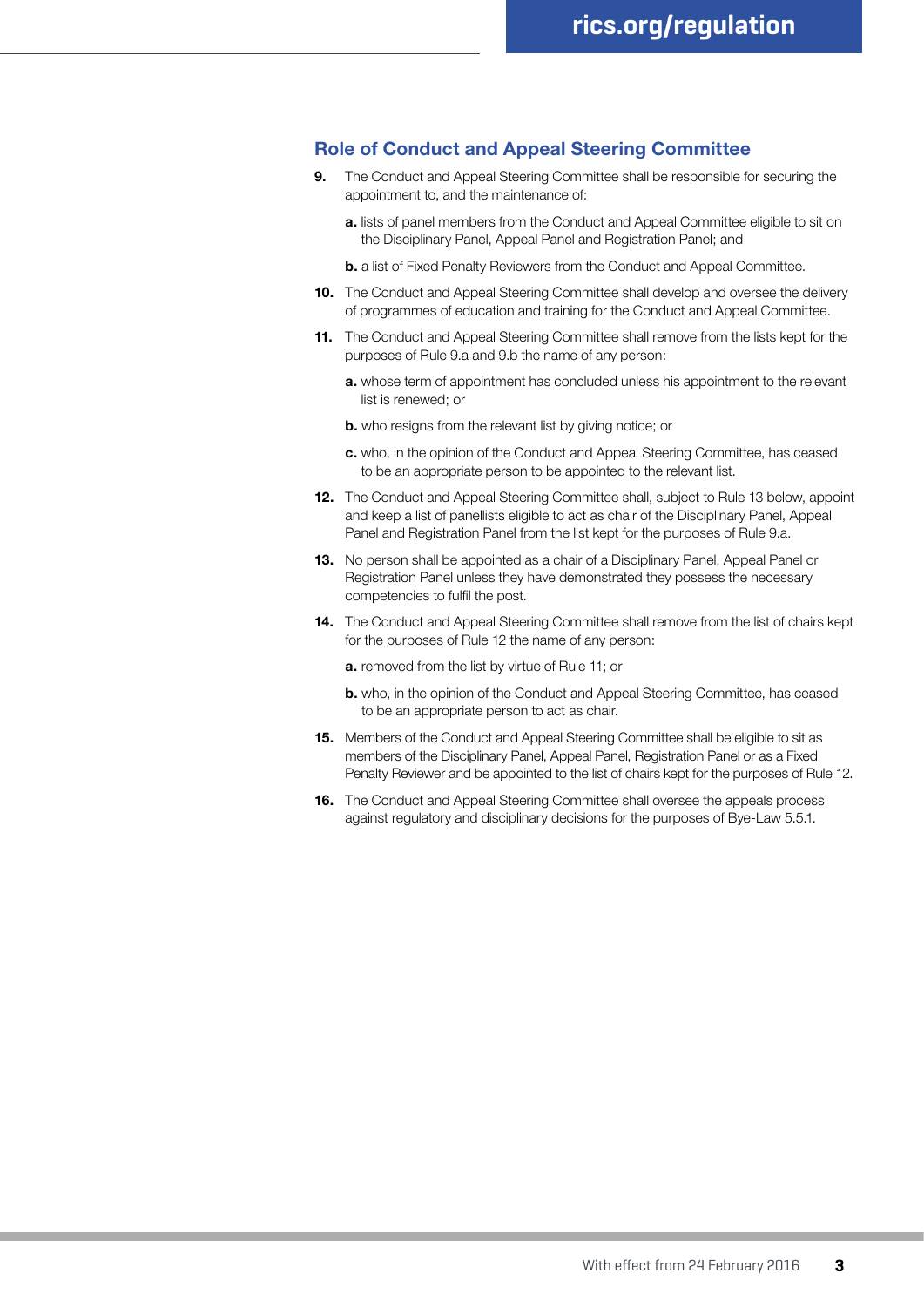

## **Quorum and procedure**

- **17.** The quorum for any meeting of the Conduct and Appeal Steering Committee shall be three which shall include the chair or a vice chair and one Member and one non-Member of RICS.
- **18.** Subject to the provisions of these Rules the Conduct and Appeal Steering Committee may regulate their own procedure.

## **Complaints**

- **19.** Subject to Rule 20 below, any complaint about the conduct or performance of a member of a panel or a Fixed Penalty Reviewer shall be referred for consideration by the Chair of the Conduct and Appeal Steering Committee.
- **20.** Any complaint about the conduct or performance of the Chair of a Committee shall be referred to the Regulatory Board for consideration.

## **Validity of proceedings**

**21.** The validity of any proceedings of any of the Committees or Panels or a decision of a Fixed Penalty Reviewer shall not be affected by any vacancy among any of the members of the Committees or, by any defect, in the election or appointment of a member, panellist or Fixed Penalty Reviewer.

## **Disciplinary panel**

- **22.** The role of the Disciplinary Panel shall be to hear disciplinary cases and exercise the disciplinary powers of RICS as set out in the Bye-Laws and Rules in accordance with the powers and procedures set out in the Disciplinary, Registration and Appeal Panel Rules.
- 23. A Disciplinary Panel shall be appointed from the lists kept for the purposes of Rule 9.a and Rule 12, and subject to Rule 36 of the Disciplinary, Registration and Appeal Panel Rules, shall comprise a chair and two other panellists, at least one of whom shall be a non-Member of RICS.

## **Registration panel**

- **24.** The role of the Registration Panel shall be to review decisions relating to the registration of Firms or Members in accordance with the powers and procedures as set out in the Bye-Laws, Rules and the Disciplinary, Registration and Appeal Panel Rules.
- **25.** A Registration Panel shall be appointed from the lists kept at Rule 9.a and Rule 12 and shall comprise a chair and two other panellists, at least one of whom shall be a non-Member of RICS.

## **Fixed penalty reviewers**

- **26.** The role of a Fixed Penalty Reviewer shall be to review administrative decisions to issue Fixed Penalty Notices in accordance with the powers and procedures as set out in the Bye-Laws, Rules and the Disciplinary, Registration Rules and Appeal Panel Rules.
- **27.** A Fixed Penalty Reviewer shall be appointed to consider reviews from the list kept for the purposes of Rule 9.b.

## **Appeal panel**

- **28.** The role of an Appeal Panel shall be to hear appeals arising from Disciplinary and Registration Panel decisions in accordance with the powers and procedures set out in the Disciplinary, Registration and Appeal Panel Rules.
- **29.** An Appeal Panel shall be appointed from the list kept for the purposes of Rule 9a and 17 and shall comprise a lay chair and two other panellists.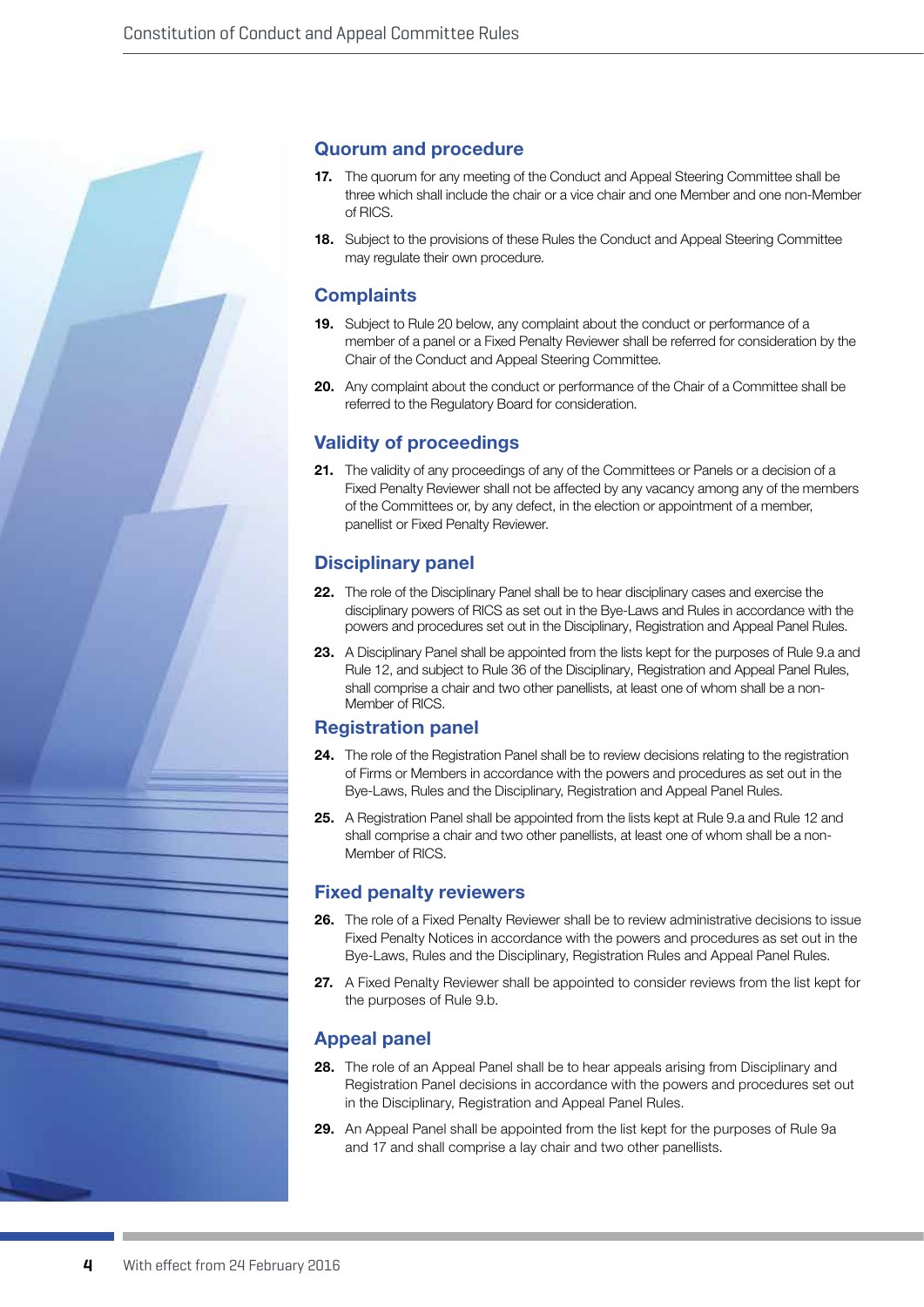# Addendum to the Constitution of Conduct and Appeal Committee Rules with effect from 1 January 2017

## **Addendum dated 9 January 2020**

Transitional Provisions:

- At the point of commencement of the Standards and Regulation Board, the Conduct and Appeal Committee and any panels appointed by it will cease to exist and be replaced by the Regulatory Tribunal. This shall be the point of transition.
- From its commencement, the Regulatory Tribunal shall be responsible for convening new panels in accordance with the Regulatory Tribunal Rules.
- **3** Where a case and/or proceedings before a panel of the Conduct and Appeal Committee have not, at the point of transition, been completed, the case and/or proceedings will transfer to a successor panel convened by the Regulatory Tribunal and shall be constituted of the same panel member(s) who were appointed to consider the case prior to transition, subject to Rule 7 of the *Constitution of Conduct and Appeal Committee Rules* and Rule 36 of the *Disciplinary, Registration and Appeal Panel Rules*.
- In accordance with Bye-Law 5.6, in all respects save for the changes of name the case and/or proceedings shall continue as though it or they had commenced and finished before the point of transition.
- 5 The Regulatory Tribunal will deal with cases and/or proceedings ongoing at the time prior to transition with reference to the Rules, Charter, Bye-Laws and Regulations in force at the time the complaint or allegation was brought to RICS' attention.
- For the avoidance of doubt, complaints or allegations brought to RICS' attention prior to the point of transition will continue to be progressed with reference to the Rules, Charter, Bye-laws and Regulations in force at the time the complaint or allegation was brought.